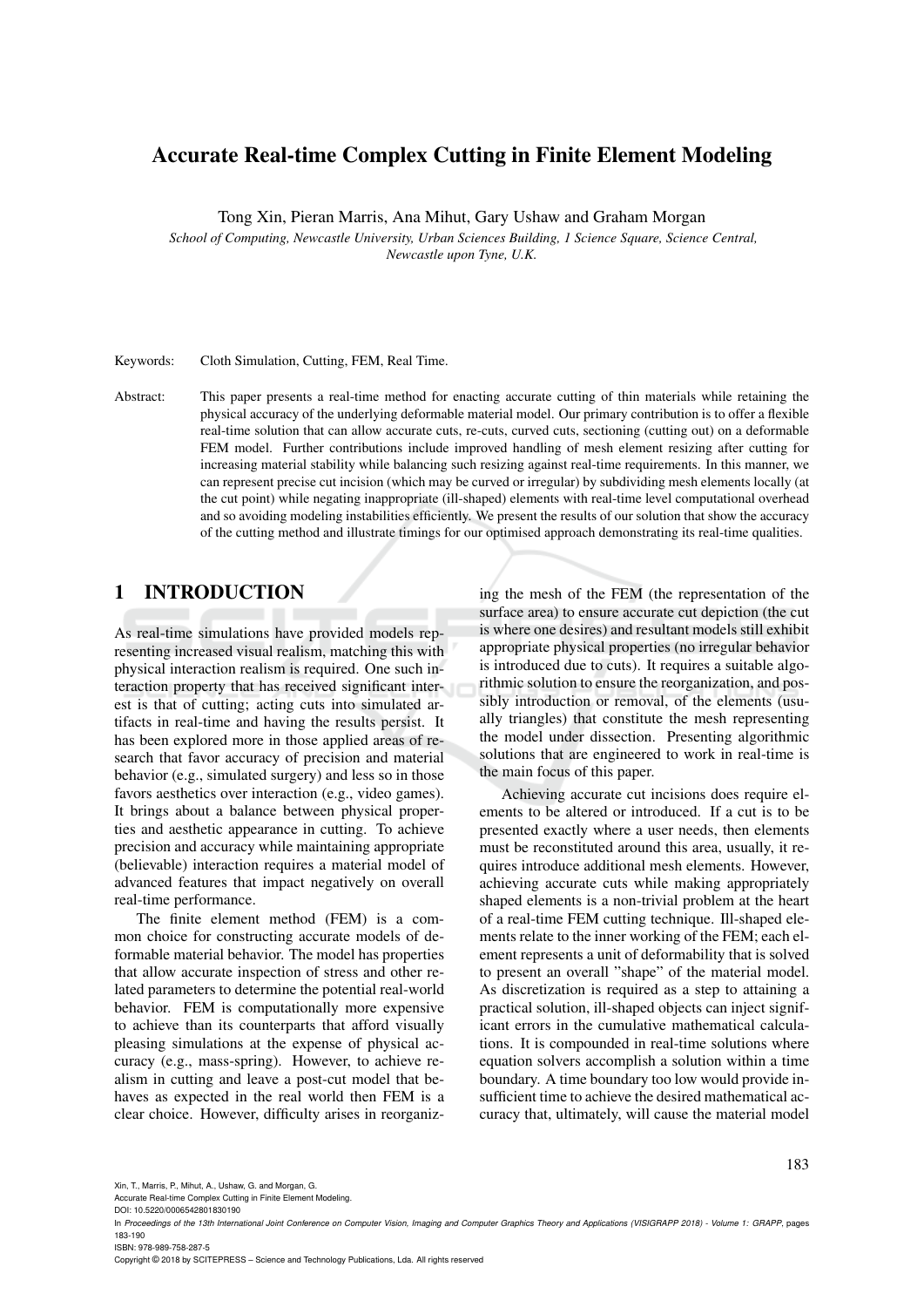to fail.

The more complicated and flexible a material model is regarding cutting the more compounded the difficulty of ensuring real-time and physical accuracy. That is certainly true when allowing re-cutting as already altered and newly introduced mesh elements must be re-altered and managed while maintaining real-time behavioral properties. As mesh elements growing (more cuttings) so the computational expense increases and the possibility of ill-shaped elements also increases; this is when existing approaches tend to have the greatest difficulty, and many do not attempt re-cutting, especially in real-time scenarios.

In this paper, we continue the line of research into the cutting of material models using FEM. However, we present a general solution applicable to advanced material models that can be simulated in realtime. We present solutions to re-meshing of the material model after cutting that minimizes ill-shaped elements while accurately reflecting the exact position of the desired cut. Our novel approach provides convincing cuts that can be straight or curved, appear exactly where directed, allows re-cutting and the ability to cut-out (resulting in multiple FEMs) and do so while maintaining the physical properties of the cloth model itself.

#### 2 BACKGROUND AND RELATED WORKS **EXAMPLE**  $-HN$

Our primary focus is to generate aesthetically pleasing cuts to dynamic, responsive, material models while retaining accurate physics behavior in realtime. The cutting of deformable material has been an active area of research for many years (Wu et al., 2015). In this section we provide a broad discussion of techniques that use a variety of models, however, for brevity we only afford additional debate for those works that are focussed on (but not necessarily achieved together): (1) accurate cutting; (2) FEM; (3) real-time; (4) re-meshing.

## 2.1 Cutting

In mesh-based cutting techniques, non-progressive approaches have advantages by which computational overhead can be minimized using mesh subdivision determined as a whole, and present a cut at any desired point (Pietroni et al., 2009; Steinemann et al., 2006). An alternative approach is to use XFEM, where the cut can be described separately as a function on top of the higher order model (Kaufmann et al., 2009). The latest work in this area is compelling, allowing cutting of 3D objects (Koschier et al., 2017). The placement of the cut can be very accurate. However, the cut edge can hardly inherit fundamental physics with the approximate enrichment basis functions.

Besides the persistence of cuts, the ability to re-cut areas must be considered carefully. As the topology of the mesh could be partially split numerous times before the current cut, care must be taken to assure the subdivision of the start and end elements is properly handled. The meshless model approach proposed by (Nesme et al., 2009) and polygon model (Sifakis et al., 2007) present abilities to re-cut, but such models are unlikely to find favor in real-time simulations that leave the underlying mesh altered.

## 2.2 Topology

Due to its relatively simple construction and convincing behavior the spring-based system (Baraff and Witkin, 1998) has been widely used for material modeling cutting (Cotin et al., 2000; Souza et al., 2014). Unfortunately, the model relies on the the springs connectivity and once the pattern is altered, behavior is not convincing. FEM employee dynamically reconstructs each of the element interactions based on the shape function, in this manner force is enacted across elements rather than independently across springs (Cakir et al., 2009). FEM then is exploited to provide more physically accurate deformations (Yeung et al., 2016).

Nonlinear FEM approaches employee nonlinear solver to handle deformation, while they are computationally more expensive than linear FEM. This can be largely mitigated with introducing co-rotational FEM (Georgii and Westermann, 2008). It adopts linear stress/strain solver on each element, and pre-compute a single stiffness matrix which is then simply transformed into the current configuration. It provides a fast FEM simulation with only a negligible overhead compared to mass-spring systems. Therefore it has been used in cutting simulations (Courtecuisse et al., 2010; Turkiyyah et al., 2011).

### 2.3 Subdivision

Subdivision algorithm provides an opportunity for recutting the same area on material models. Edge splitting changes the mesh connectivity (Souza et al., 2014; Yeung et al., 2016), whereas other methods such as vertex-snapping merely move the nodes to along cut path (Serby et al., 2001). Although it provides pleasing results, on a coarse mesh it can often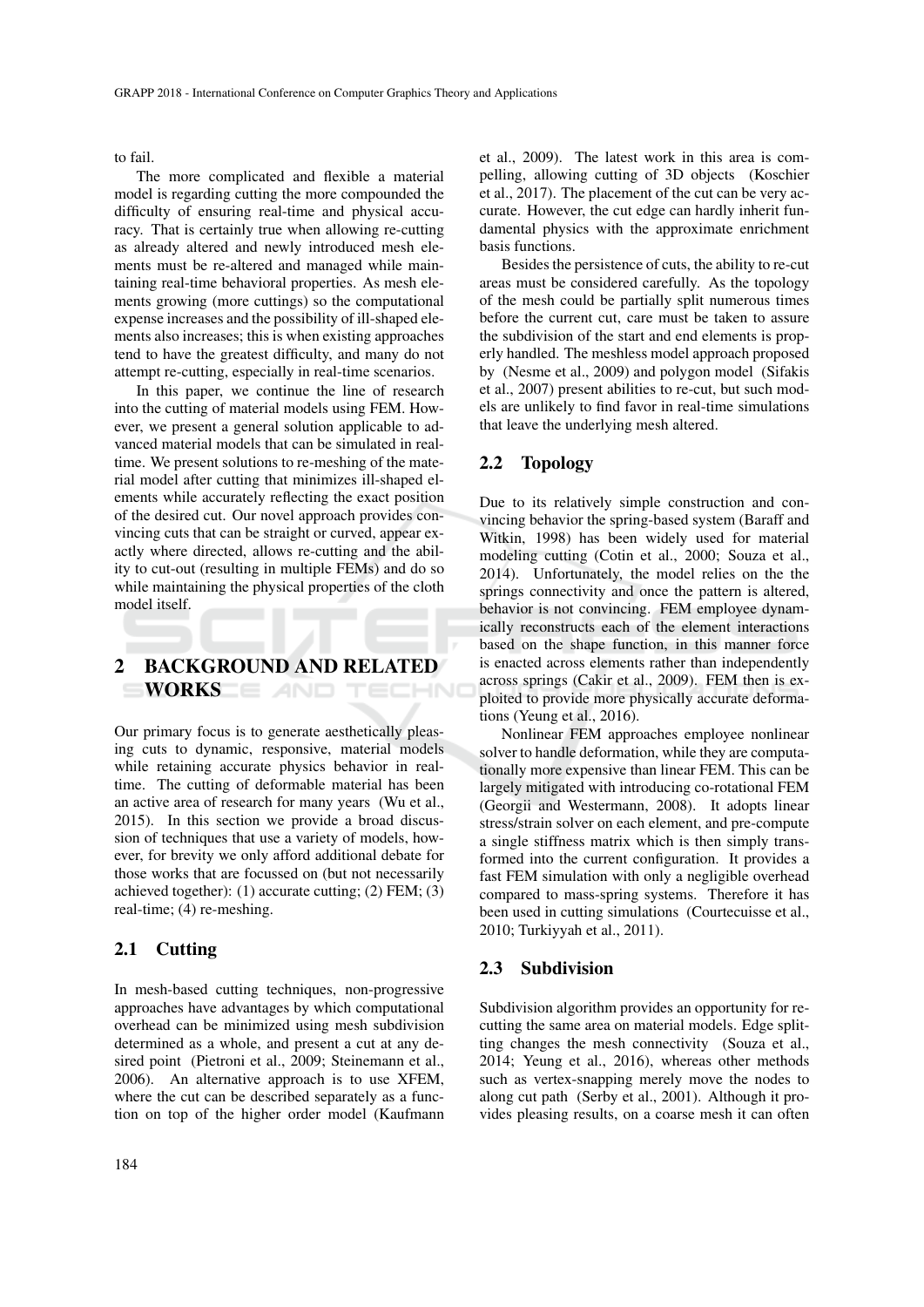lead to jarring effects. For this reason, we handle edge splitting using current dynamic subdivision (Bielser et al., 2004) with the non-uniform subdivision. However, other edge splitting methods often result in formatting ill-shaped elements.

Adaptive subdivision schemes verify the level of subdivision depending on the force intensity acting on the mesh so that can produce a high-quality mesh in physics-based deformation (Bender and Deul, 2013; Narain et al., 2013; Koh et al., 2014), tearing (Pfaff et al., 2014) and force-based cutting (Seiler et al., 2011). These methods enforcing uniform subdivision avoiding ill-shaped elements. However, this also incurs a substantial computational overhead and thus in many cases a coarse subdivision level is defined.

The Delaunay approach has been used (Nienhuys and van der Stappen, 2004; Busaryev et al., 2013) to limiting ill-shaped elements. A further issue is the problem of computational complexity, although vastly optimized, Delaunay triangulation is still dependent on the problem size and can be computationally expensive.

## 3 THEORETICAL BACKGROUND

Mesh quality is a crucial factor in FEM-based cutting techniques for maintaining numerical stability and robustness of the simulation. The Delaunay refinement scheme is a well-established technique for maintaining mesh quality (Bowyer, 1981). It is achieved by ensuring that no nodes are created within the circumcircle of existing triangles, as illustrated in Figure 1. The effect of this is to ensure that the minimum angle of created triangles is maximized, thereby improving mesh quality.

The Bowyer-Watson algorithm reduces computation cost by eliminating the need for complex topological validity checks (Rebay, 1993). The approach incrementally inserts one node at a time, and then locally validates the triangulation of a subset of the desired points. It can take  $O(N \times \log N)$  operations to triangulate *N* points. With the consideration of limited computation cost in real-time applications, we adopt the Bowyer-Watson algorithm to generate initial Delaunay triangulation.

## 4 IMPLEMENTATION

Our approach combines a Delaunay-based refinement technique (Bowyer-Watson algoritm) on co-rotational finite element modeling. It ensures that the higher computational cost of a subdivided mesh is focused

on the areas of material closest to the simulated cut while maintaining the quality of the modified mesh. Furthermore, we apply a local split optimization process to handle the ill-shaped triangles.

## 4.1 Mesh Cutting

When operating subdivision method as the number of modification increases, there is a necessary trade-off of fidelity of simulation and mesh quality. Consequently, a technique which focuses on both the subdivision of elements in the area of the mesh most affected by the cut and the quality of generated mesh elements can lead to an optimal solution.

### 4.1.1 Locality of the Cut

The first step in simulating a cut to the material is to identify the triangles of the mesh that are affected. The process of Delaunay triangulation and incision generation will take place in the local coordinate space of the material mesh with no deformation due to external forces. However, the causes such as collisions takes place in world space, where the material is in a deformed state.

For our simulation, a mouse is used to identify the location of an incision in the world space. The position of the mouse in the 3D world space is translated to an un-deformed local space for the material mesh. The path of the incision is generated from a cubic Bezier curve which requires four control points (four mouse clicks).

Intersection detection will operate between the cut path and each edge of triangles of the mesh. Triangles with one or two line intersections will then be considered for generating initial Delaunay triangulation in the next stage of the algorithm. New points will be inserted at the exact place where the cut crosses the triangle edge.

#### 4.1.2 Initial Delaunay Triangulation Generation

An example of traditional and Delaunay subdivision is shown in Figure 1. In the case of the traditional



subdivision, an ill-shaped triangle has been generated,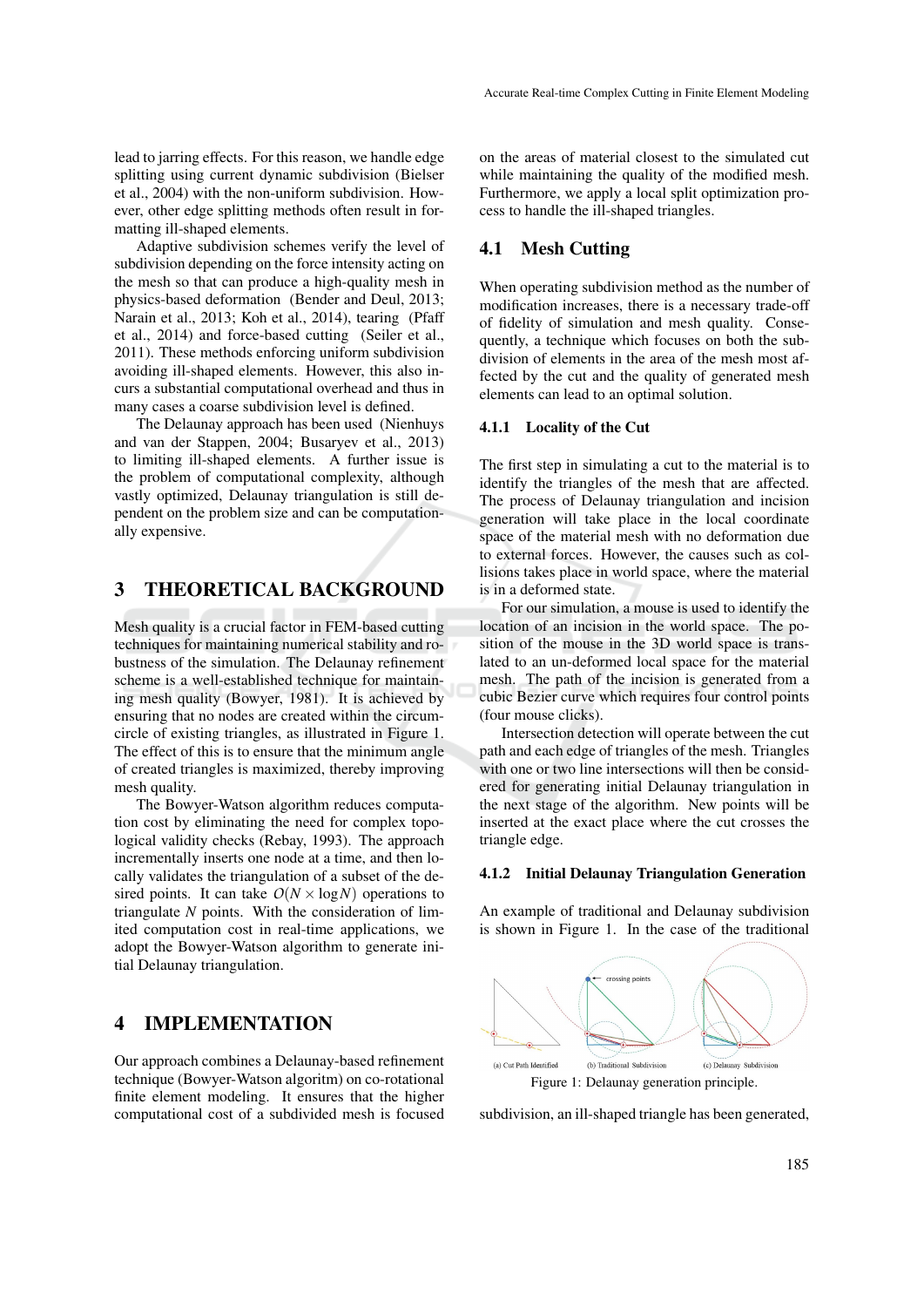and there are nodes of other triangles within its circumcircle. The right diagram illustrates the Delaunay triangulation in which no circumcircle of any triangle in the triangulation includes nodes from other triangles.

The two instances of triangle cut types are illustrated in Figure 2. A new node is created on any in-



Figure 2: An example triangle with two intersection points (left), and an example triangle with one intersection point (right).

tersected edges at the position of intersection (i.e. one for each side of the cut at each intersection to open the cut incision. The Bowyer-Watson algorithm then regenerates the original triangle shape made up from constituent triangles with the three original points and new points. Consequently, the original triangle is subdivided into two or three constituent triangles. Especially, when a cut is terminate inside the triangle the original triangle will be replaced by four small triangles as shown on the right of figure 2, and the incision will also terminate inside the triangle. In the case of two intersection points, one of the triangles is separated by duplicated nodes.

Any ill-shaped triangles generated in this step will be recognized and grouped for the optimization operation.

To generate arbitrary incisions (e.g. intersected cuts), the connectivity between the affected triangle and its neighbors is considered when opening cut incision. After recognizing an intersected edge, our method identifies whether there is another triangle that shares that edge. In that case, the new point and its duplicate are shared by the affected triangle and its neighbor.

#### 4.1.3 Localized Optimization

In the linear finite element method, the computational speed can be reduced by inefficient elements in the mesh. Consequently, optimal mesh generation and modification are required to produce high-quality mesh elements. This issue has been specifically identified in triangular meshes (Shewchuk, 2002) where irregular sizes or shapes of triangles can have a detrimental effect on computation time. While the Delaunay algorithm can maximize the minimum angle of all triangles in the triangulation, this does not guarantee that no ill-shaped triangles will be generated. To address this problem, we introduce local split optimization to increase the quality of the modified mesh.

We identify the aspect ratio as the parameter to efficiently evaluate our generated triangles. For triangular meshes, aspect ratio is defined as:

$$
AR = l_{max}/a_{max} \tag{1}
$$

where *lmax* is the length of the maximal edge, and *amax* is the height measured from this edge. The approximate minimum possible aspect ratio for the original triangles in the mesh is 2. In our local split optimization algorithm, newly generated triangles whose aspect ratio is more than 3 will be re-triangulated as shown in the right of Figure 3. The steps of our opti-



(a) A ill-shaped triangle:  $l_{max}/a_{max} > 3$ (b) Local Split Optimization Figure 3: An example of the localized optimization.

mization operation are:

- The two longest edges are selected first;
- New points are inserted at the mid-point of the selected edges; JELICATIONS
- Any ill-shaped triangle (as defined by aspect ratio) is regenerated by the Delaunay algorithm;

The introduction of new points necessitates the subdivision of the triangles that are directly adjacent to the new points (referred to as the 1-ring triangles). During the subdivision step, if an edge is subdivided, but its neighbor is not, a discontinuity can be created (as illustrated by the shaded section in Figure 4) in the form of a crack. Avoiding this cracking of the mesh, the neighboring 1-ring triangle is also subdivided with the new points, replacing the triangle with two constituent triangles (as shown in the right of the figure). Note that only one of the 1-ring triangles requires this subdivision (rather than all of them as in the more generalized subdivision methods). Furthermore, if there is any ill-shaped triangle created during this step, our optimization process will keep operating until the triangulation is under the acceptable level.

### 4.2 Topological Modification

Employing a linear elasticity model with an implicit integration scheme allows us to generate a fast and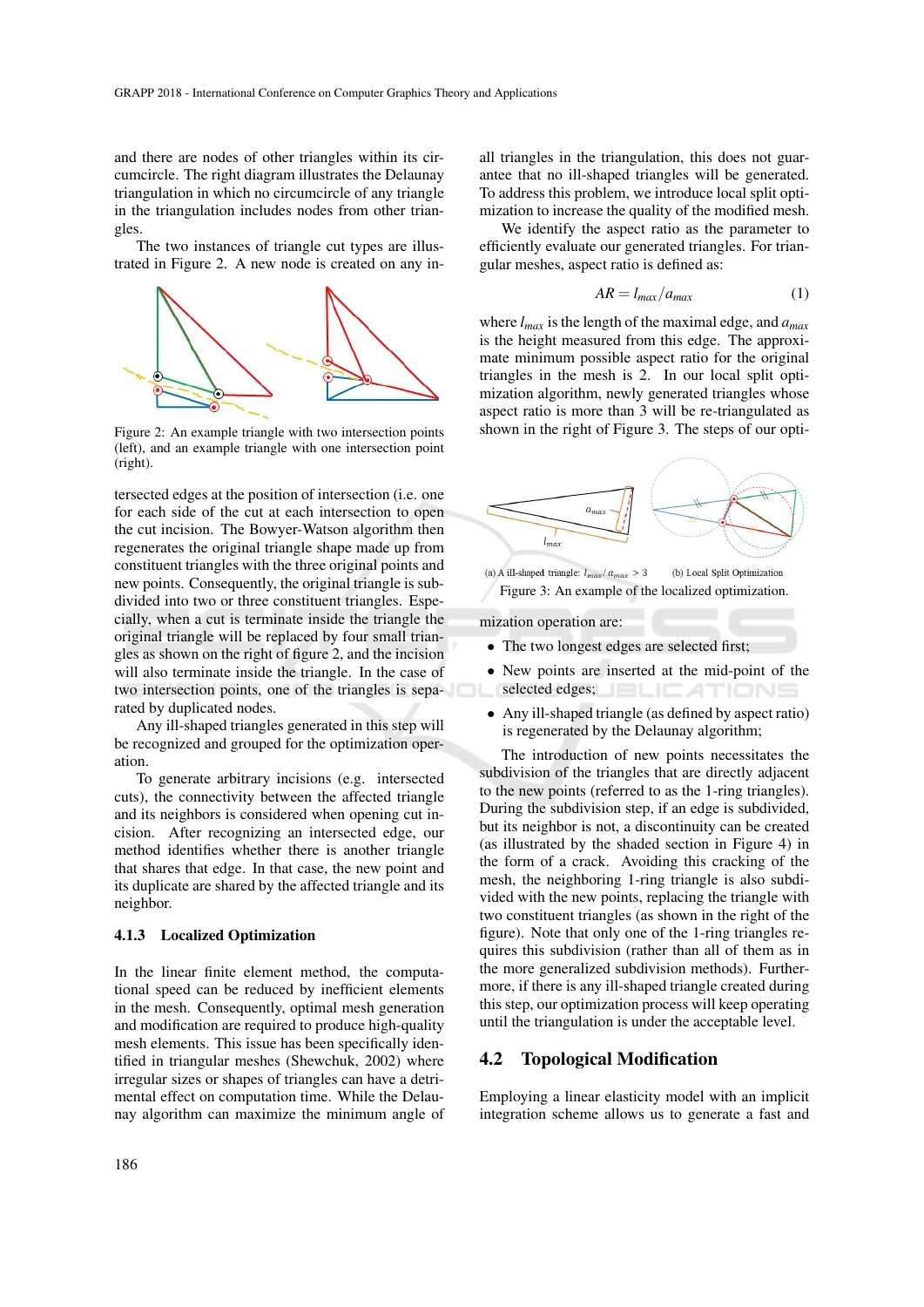

Figure 4: A crack appears when its neighboring triangle has been subdivided (*a*), 1-ring neighbors of subdivided triangles are split as well (*b*).

stable simulation. However the approach can also result in unrealistic or unstable effects when large deformations are needed. To resolve this issue, we use corotated finite element modeling (Felippa and Haugen, 2005; Georgii and Westermann, 2008), which extract the non-linear part of the current deformation before computing the forces.

As cutting of a mesh necessitates disconnecting parts of that mesh, a topological modification is required. Changing any element of the global matrices invalidates any previous factorization, necessitating a refactorization of the matrices. Rather than reconstructing the global matrix in each time step, we incrementally update the global matrix from the current state in two steps: index replacement and element addition.

#### 4.2.1 Index Replacement

In contrast to current methods, we change the vertex indices of all intersecting faces so that the contributions of the original elements are not removed but replaced in the global stiffness matrix *K*. For instance, if in time (*i*) the cut path passes through the element *S<sup>e</sup>* two vertex indices of the element are replaced by the indices of new points to fill in one side of the incision. In the next step  $(i + 1)$  the element stiffness matrix  $K_e$  must be updated. The initial area  $A_e$  will be calculated from the new vertex positions. As discrepancies in vertex indices can lead to computational inefficiency, we mitigate this effect by changing the vertex indices in this step.

#### 4.2.2 Element Addition

After the index replacement step, new vertices are created to prepare for element modifications, so the dimension of matrices will be increased to accommodate the new vertices. Rather than reconstructing the global matrix in each time step, we incrementally update the global matrices. For instance, the stiffness matrix  $K$  is updated to:

$$
K' = K_0 + \sum_{i=1}^{m} G_i K_I G_i^T
$$
 (2)

where  $K_0$  and  $K'$  represent the current stiffness matrix in this time step *i* and the updated stiffness matrix in next time step  $i+1$ , *m* is the number of new elements,  $K_i$ ,  $G_i$  and  $G_i^T$  are the matrices which map the rows and the columns of the new element metrics to the global matrix. The mass and damping matrices must also be updated in an equivalent way.

The new vertices introduced in the subdivision of the cut triangle, and the affected neighboring triangles, are each added to the global matrices in this manner. This dynamic approach, incorporating each new vertex into the index list incrementally (in two steps as described), is more computationally efficient than recalculating the global matrix for the entire mesh.

## 4.3 Time Integration

We employ an implicit time-based solver to simulate the evolution of the visco-elastic deformable surface model.

$$
M\frac{d^2x}{dt^2} = Kx + \overline{Kx} + \widetilde{K}x + f_{(v)} + f_{ext}
$$
 (3)

Where  $x$  is a matrix containing each of the  $n$  vertices in the model. For the time step *t* when the cutting path is instigated, computation is completed by the following steps:

- Compute the rotations *R<sup>e</sup>* for each triangle.
- Update the stiffness matrix *K* with the two steps described in section 4.2, assemble the global matrix  $\tilde{K}$  (rotate the result of multiplication back to 3D space), and compute the viscous bend force  $f_{(\nu)}$  with velocity  $\nu$ .
- Compute  $\overline{K}\overline{x}$ , where  $\overline{K}$  and  $\overline{x}$  stand for the stiffness matrix and the vector of position in the rest state respectively.
- Calculate the total forces *fext* which include gravity and any other external force.
- Carry out an implicit time step.

The key of this procedure is that the system of equations to be solved in each time step is linear. The linear system is been solved by a conjugate gradient method. Our topological modification method decreases the computation involved in recomputing the matrix for every node, as we incrementally add nodes through re-indexing.

## 5 RESULTS AND DISCUSSION

In this section, we discuss the performance of our approach in a variety of contexts, including visual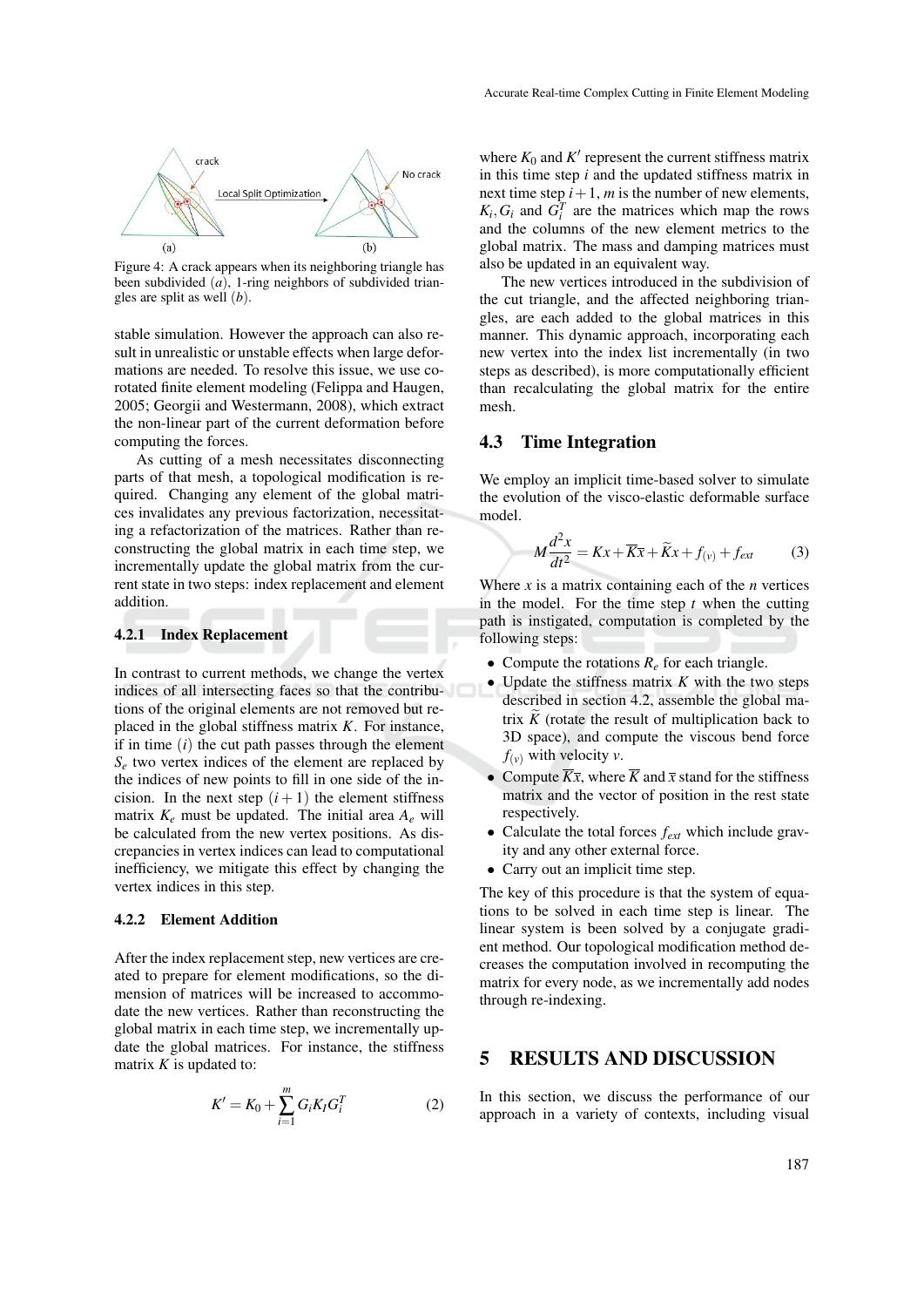outputs for complex cuts, computation time, mesh quality and level of detail of cut surface. The algorithm was tested on a series of meshes ranging from 800 triangles to 12800 triangles, and for each resolution the simulation operation was repeated 10 times to obtain the average computation time. All experiments were run on a desktop PC, equipped with an *Intel*<sup>®</sup>  $Core^{TM}$ *i*7 – 4790*S* CPU @ 3.20*GHz* processor (we use a single core), 16*GB* of *RAM*, and *NV IDIA GeForce GT X* 980 graphics card. Dynamic simulations of the proposed implementation can be found in the accompanying video linked to https://youtu.be/Yug16Wi1GgA.

## 5.1 Complex Cut Surfaces

Our method can produce realistic and accurate cut surfaces with arbitrary shapes even in low-resolution meshes. Note that all meshes illustrated in figures are constructed by 800 initial triangles. Figure 5 shows two example cuts (straight and curved). Figure 6 illustrates partial cuts which include cut from an edge (the left) and cut part of mesh entirely out (the right). Figure 7 shows a re-cut (the left) and multiple cuts (the right). Within a single mesh. Intuitively, our method can provide a high-detailed cut surface independent of resolution requirements. Moreover, the visual outputs also demonstrate how our method can produce realistic cut incision with accurate physical behaviors which involve substantial bending, swirling and flipping.



Figure 5: Different shapes of single cut within a mesh. The left shows a straight cut, while the right shows a curved cut. Both simulations use a mesh of 800 initial triangles.

### 5.2 Mesh Quality Comparison

We present a localized optimization to efficiently remesh the ill-shape triangles and their one-ring neighbors. Figure 8 compares the mesh after our cutting simulation with the method that simply subdivides intersected triangles with a static re-connect order (conventional subdivision). Intuitively, the conventional subdivision can easily generate ill-shaped triangles



Figure 6: Examples of cuts that (left) cut from a side and (right) cut part of the mesh out. Note that each subdivided mesh subsequently has an independent deformation basis function.



Figure 7: High-detail cut surfaces which demonstrate intersected cut (left) and multiple cuts within a single mesh (right).

leading to unexpected cut edge distortion and abnormal deformation. In contrast, our method can avoid ill-shaped triangles, making the simulation numerically stable and visually convincing. Furthermore, we locally increase the details only around the incision; therefore the rest of the mesh maintains the level of detail to ensure a focused computation cost.

Figure 9 illustrates how our adaptive subdivision scheme generates optimal triangulation with low average aspect ratio (less than 3). We implemented the conventional subdivision which simply subdividing original triangle into three along the cut path on the same size model. As shown in the figure, the conventional subdivision can easily generate inefficient shaped or sized triangles with a high aspect ratio. In contrast, our method optimizes all such triangles whose aspect ratio is more than 3 to re-generate a stable and physically accurate incision.

## 5.3 Computation Cost Measurement

Table 1 shows the average computation times per simulation step for various levels of mesh resolution. We apply an implicit time-based solver for the viscoelastic deformation. The first column represents the scale of mesh, which followed by geometry modification cost that relates to the initial Delaunay triangulation generation and localized optimization. The third column is the physics updating time after the re-meshing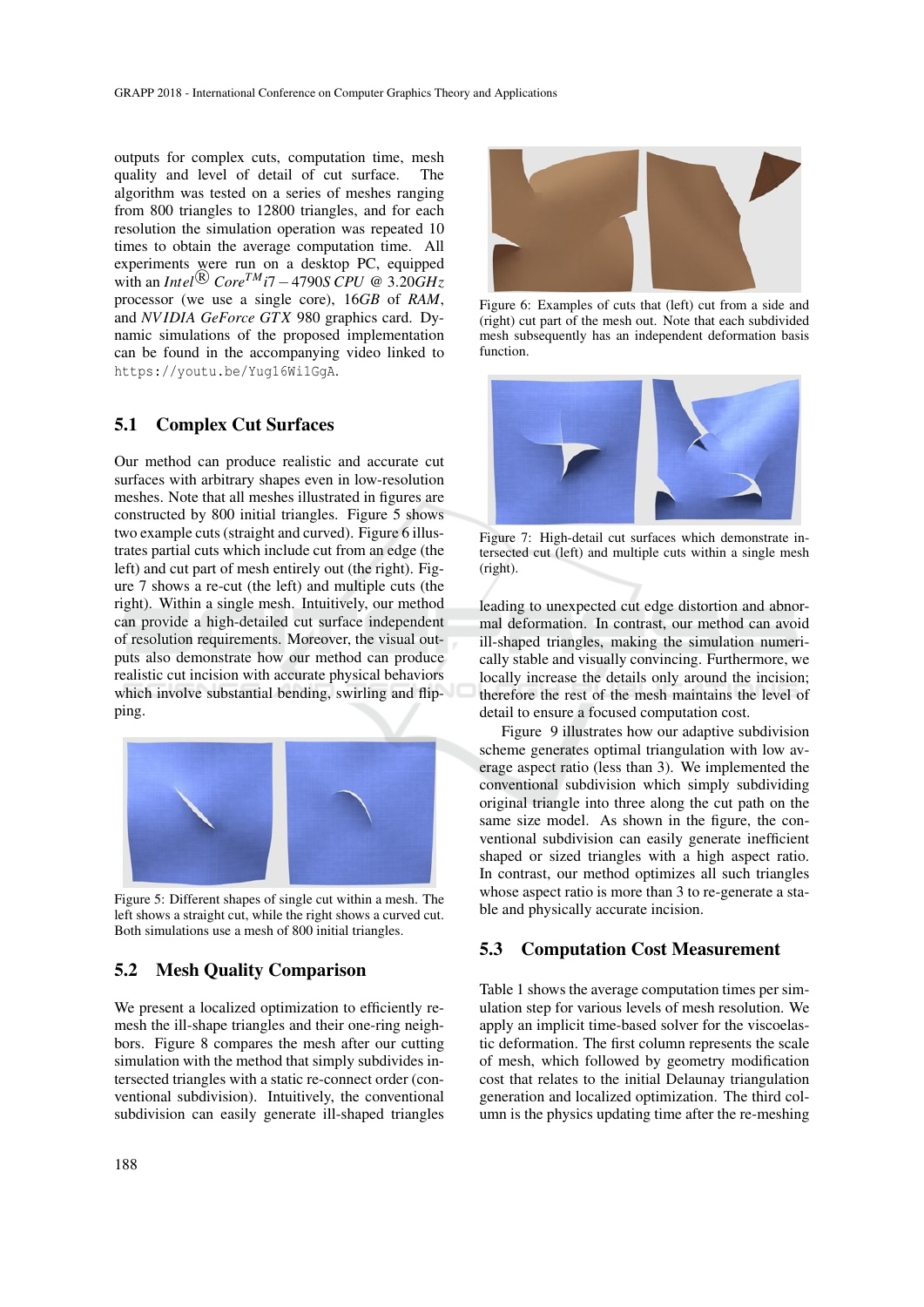

Figure 8: With simply subdividing intersected elements without further optimization (left), it leads to a swirling cut edge. In contrast, our method (right) provides smooth, physically accurate incisions.



Figure 9: Comparison of maximum aspect ratio after cutting operation with conventional subdivision that without any further optimization.

operation is completed. The last column shows the total computation time of each cutting experiment.

The results indicate that our algorithm provides a fast cutting process. Even in the highest quality model (12800 triangles), the total computation time in each call of our cutting method is less than six milliseconds. Moreover, the differential value of the total time taken between the 800 triangles mesh and the 12800 triangles mesh is only 3.915 milliseconds, which suggests that our cutting method can be integrated into a high-quality model simulation in real-time.

| Triangles | Geometry | Solver | <b>Total Time</b> |
|-----------|----------|--------|-------------------|
| 800       | 0.865    | 0.203  | 1.068             |
| 1800      | 0.947    | 0.278  | 1.225             |
| 3200      | 1.246    | 0.356  | 1.602             |
| 5000      | 1.987    | 0.390  | 2.377             |
| 7200      | 2.935    | 0.683  | 3.618             |
| 9800      | 3.598    | 0.702  | 4.30              |
| 12800     | 4.130    | 0.853  | 4.983             |

Table 1: Performance measure (ms).

### 5.4 Level of Details Comparison

Figure 10 compares the level of details around the cut incision with conventional subdivision (which only subdivide the intersected triangles into three smaller triangles along the cut path). Our method optimizes the triangles generated by subdivision, with a small number of additional DOFs.



Figure 10: Comparison of the level of detail around the incision with conventional subdivision scheme without further subdivision.

# 6 CONCLUSION AND FUTURE WORK

The cutting method described in this paper introduces three novel contributions to the area of 3D simulations of mesh cutting using FEMs. The first significant contribution is the method of adopting the most efficient incremental Delaunay generation algorithm, Bowyer-Watson algorithm, performing lower computational overhead than existing algorithms to generate appropriate triangulation with low aspect ratio after cutting occurs. Secondly, we achieved robust simulation of complex cuts, such as re-cuts and intersected cuts. Finally, we generate the optimal modified triangulation by operating the local split optimization to efficiently handle ill-shaped elements maintaining the mesh quality with the maximum aspect ratio in the triangulation of less than 3.

Our future work will focus on fusing the surface model topology with the geometric model to produce a component-based model to simulate detailed skin model.

## ACKNOWLEDGEMENTS

We thank all help and suggestion from Newcastle university Game research group.